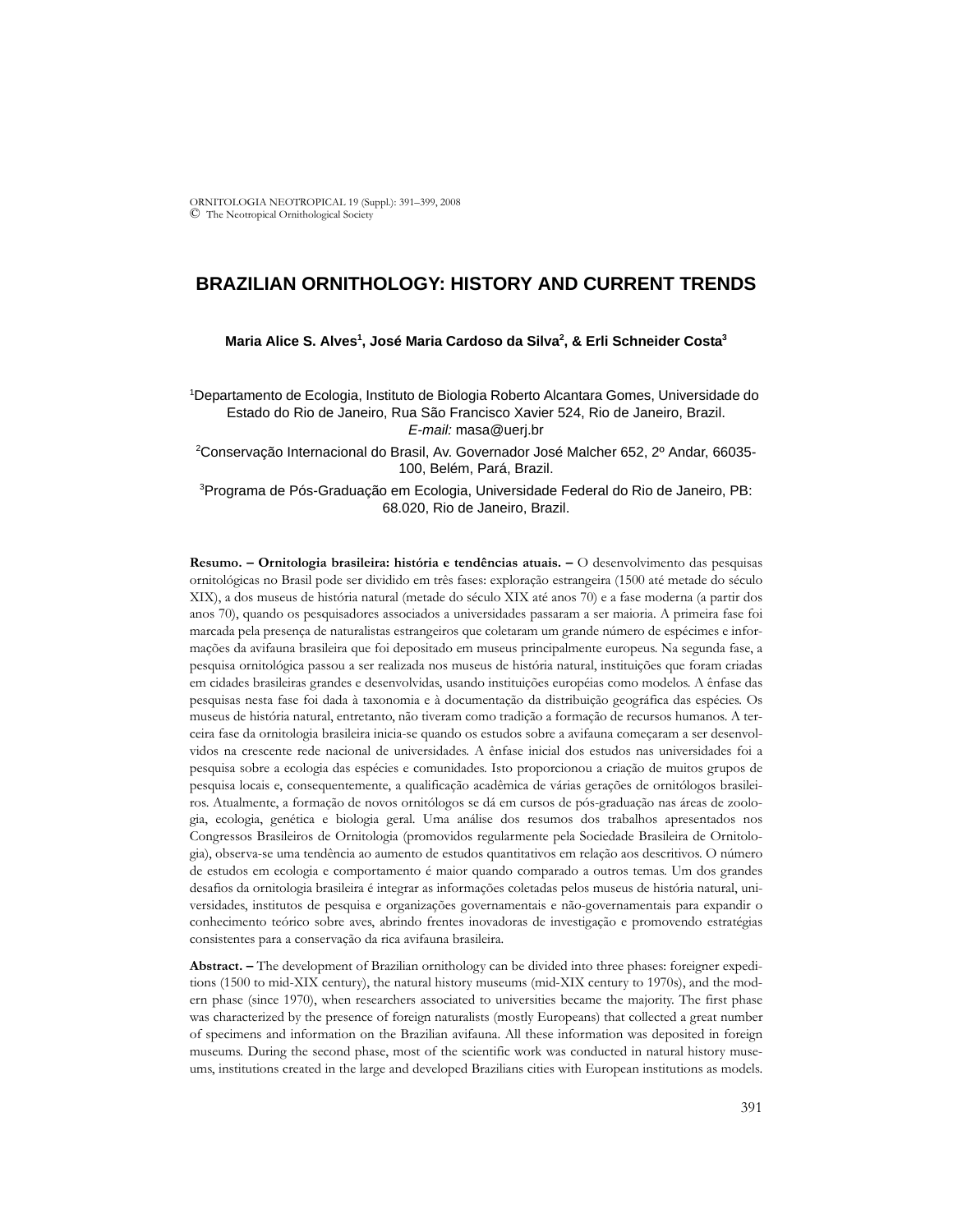The research focus was mostly on taxonomy and geographic distribution of species. The natural history museums lacked the tradition of investing in the formation of human resources and new generations of ornithologists. The third phase started in the 1970s, and was characterized by the dominance of research conducted within the ever-growing system of public and private universities. The initial focus in universities was research on species and community ecology. The shift from museums to universities allowed the development of many new research groups, allowing young Brazilian ornithologists to receive formal training in ornithology. Currently, new ornithologists are formed in several graduate programs in zoology, ecology, genetics, and general biology. A simple analysis of abstracts presented in the Brazilian Ornithological Congress (regularly uphold by the Brazilian Ornithological Society) indicated a clear trend towards quantitative rather than qualitative studies. In addition, the number of studies in ecology and behavior is high compared to other topics. One of the major challenges of current Brazilian ornithology is to integrate information collected by natural history museums, universities, research institutes, governmental and nongovernmental organizations to expand the theoretical knowledge on birds, opening new venues of innovative research as well as developing new approaches for the conservation of the rich Brazilian avifauna. *Accepted 21 November 2007.*

**Key words:** Birds, Brazil, museums, universities, ornithology, history.

## DEVELOPMENT OF BRAZILIAN ORNITHOLOGY

The history of Brazilian ornithology can be divided into three major phases: a) the foreigner expeditions (from 1500 to mid XIX century), b) the natural history museums (from mid XIX century to 1970s), and c) the modern phase (since 1970s).

*Foreigner explorations and the natural history museums phases.* During the phase of foreign expeditions, from 1500 to the end of the 19th century, the information on Brazilian birds was mostly produced by European naturalists working for their natural history museums (Pinto 1979, Sick 1997). The only exception was Alexandre Rodrigues Ferreira, a Brazilian who conducted a successful expedition supported by Portugal (Goeldi 1982).

During the phase of natural history museums, since the second half of the 19th century, the scientific study of birds was conducted only in natural history museums, institutions that had been created in some of the large and rich cities of Brazil, following European models. Three museums gave a remarkable contribution to ornithology: Museu Nacional (currently part of the Universidade Federal do Rio de Janeiro), Museu Paraense Emílio Goeldi (currently a research institute associated to Ministério da Ciência e Tecnologia), and Museu de Zoologia da Universidade de São Paulo. During this phase, research was focused on taxonomy and geographic distribution of species. Sometimes, other aspects of bird biology were also investigated by museum ornithologists. Emilie Snethlage, from Museu Goeldi, produced an excellent introduction on Brazilian birds' eggs (Snethlage & Schreiner 1929); Olivério Pinto, from Museu de Zoologia da Universidade de São Paulo, wrote a classic study on bird reproduction in Belém (Pará) region, based on the nests, skins and eggs from collections made by Carlos Estevão (Pinto 1953); Fernando Novaes, from Museu Goeldi, conducted pioneer studies of bird communities, first for restingas (Novaes 1950), and later for Amazonian ecosystems (Novaes 1958, 1969, 1970, 1973). Finally, Helmut Sick (Museu Nacional) was remarkable for his detailed studies on ecology and behavior of Brazilian birds (see Gonzaga 1991).

During this phase, ornithologists at natural history museums, particularly foreigners,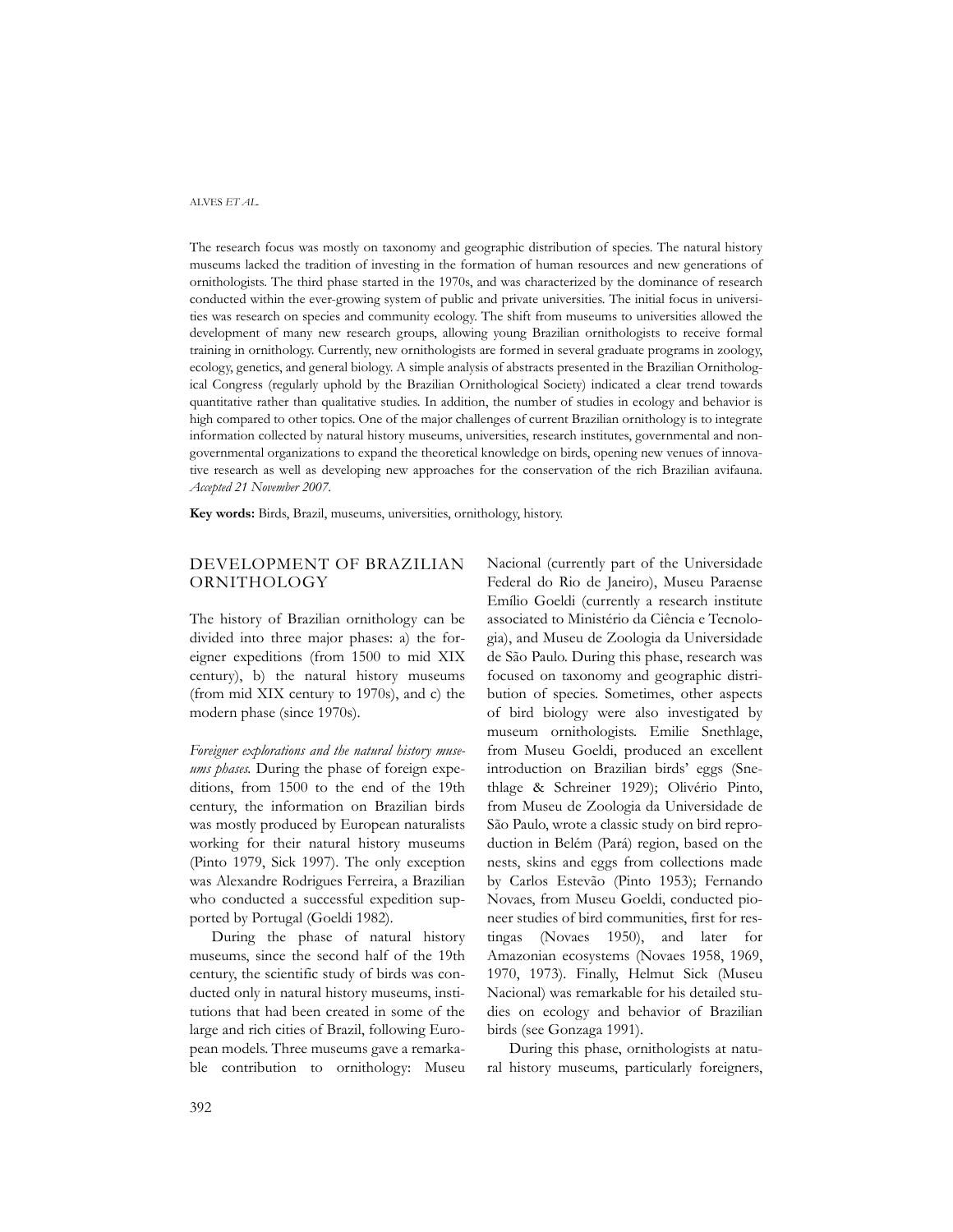BRAZILIAN ORNITHOLOGY



FIG. 1. Number of master's theses, PhD dissertations, researchers and students listed in the Lattes database of curriculum and institutions of science and technology areas in Brazil (Conselho Nacional de Desenvolvimento Científico e Tecnológico – CNPq) according to their distribution in Brazilian regions (*http://lattes.cnpq.br/index.htm*, *http://dgp.cnpq.br/buscaoperacional/do*, *http://servicos.capes.gov.br/capesdw/resu mo.html*, searched in April 2007).

did not invest time and efforts for building new generation of Brazilian ornithologists. The few exceptions were Helmut Sick and Fernando Novaes, perhaps due to their formal academic education. For more detailed information about the development of Brazilian ornithology during this phase, see Alves & Silva (2000).

*The modern phase.* Since the 1970s, there was a remarkable development of universities in Brazil. As a consequence, there was a need to have more professionals with graduate studies to teach the ever-growing number of young students that were starting their undergraduate studies. Brazilian universities hired both foreigner and Brazilian ornithologists that had no or almost no connections with the ornithology work previously developed in natural history museums. This new generation of

ornithologists working in Brazil mostly focused their research on ecology and behavior, which impressive body of theory had just began to be built.

From these very few university professors, the Brazilian ornithology expanded exponentially. Paynter (1991) documented that the number of publications on Brazilian birds augmented rapidly since the mid-1970s. Two governamental agencies, Conselho Nacional de Desenvolvimento Científico e Tecnológico (CNPq) and Coordenação de Aperfeiçoamento de Pessoal de Ensino Superior (CAPES), supported the graduate studies of several Brazilian ornithologists in Brazil and abroad. As a consequence, the number of graduate programs that had ornithology as one of its major research lines grew remarkably. The number of theses and dissertations on ornithology increased during 1980s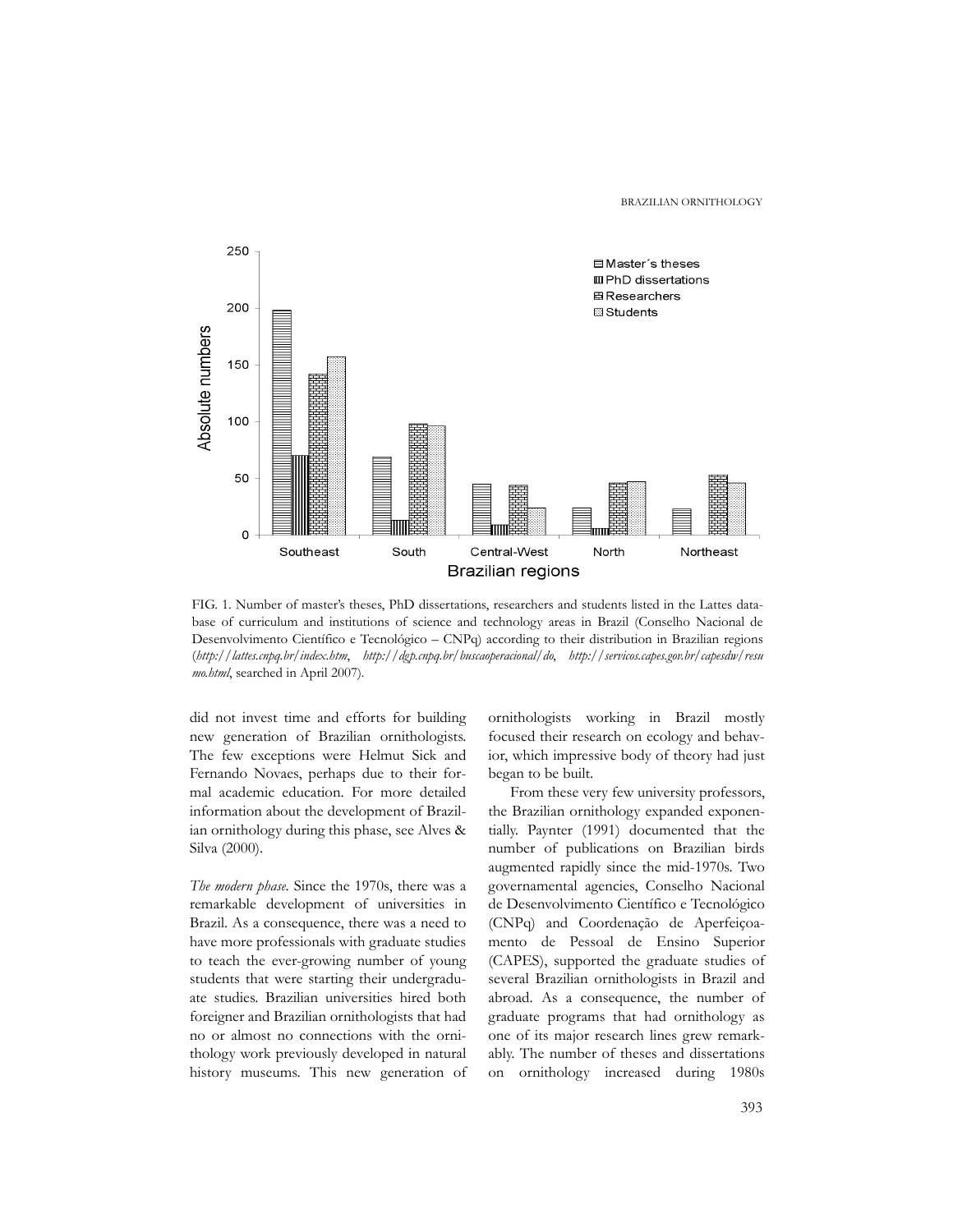(Borges 1995) compared to the previous decade, and increased threefold in the 1990s (Borges & Uejima 2000). Theses and dissertations were more frequently on ecology and behavioral rather than on other subjects, reflecting the trends in research topics experienced since the 1970s.

Currently, new ornithology researchers can get formal scientific training at several graduate programs (zoology, ecology, genetics and related areas) across the whole country. Institutions that include these programs with finished dissertations and thesis from 1970 to 2004 are in Appendix 1 (according to Borges 1995 and Portal CAPES: *http://servicos. capes.gov.br/capesdw/resumo.html*, using search terms like "ornitologia", "avifauna" and "aves"). The total number of PhDs in ornithology working in Brazil and recorded searching CV Lattes/CNPq (see site below) was 117. The highest concentration of institutions is in southeastern (14) and southern (11) regions.

From 1970 to 2004, 98 theses and 359 dissertations on ornithology were produced (excluding those related to aviculture), with 89% of them since 1992. These studies were concentrated in central-southern Brazil (Fig. 1), with the southeastern region having the highest number of researchers, students (*http://lattes.cnpq.br/index.htm*; *http://dgp.cnpq. br/buscaoperacional/do* using search term: "ornitologia"), and institutions.

The growth of graduate programs since the 1970s promoted the development of new research groups in ornithology, and therefore an increase in publications. From early 1970s to the end of that decade, the number of publications on Brazilian birds more than doubled (Paynter 1991), whereas the number of publications increased three-fold towards the 1980s (from approximately 17 to 56 per year, respectively). Oniki & Willis (2002) produced a list of Brazilian ornithological publications from almost 500 years (1500 to 2002), and

more information about recent publications can be found in Revista Brasileira de Ornitologia (RBO). Within Latin America, Brazil, Argentina and Mexico are the countries with the highest bird-related scientific production (Paynter 1991).

Since the mid-1970s, several new bird journals have been launched, but several of them (Sociedade Ornitológica Mineira – SOM, Charão, Anais da Sociedade Sul-RioGrandense de Ornitologia, Sulornis, SOBoletim, Atobá and Boletim CEO) had short existences (Paynter 1991). The first journal covering the whole country and topics was Ararajuba (presently RBO), published annually since 1990 by the Brazilian Ornithological Society (Sociedade Brasileira de Ornitologia, SBO). This society, presently with 550 members from Brazil and other countries, was officially founded in 1984 (Alves & Silva 2000), aiming to integrate ornithologists through congresses and publications. Beyond the publication of RBO, the SBO promotes the Brazilian Ornithological Congresses (Congresso Brasileiro de Ornitologia - CBO). Since 1996, the RBO has been published twice a year. A total of 14 volumes and 25 numbers have been published so far, counting 163 papers, 183 scientific notes and 17 reviews. The SBO also organizes and/or supports ornithological discussion groups such as Núcleo de Coleções Científicas, Comitê Brasileiro de Registros Ornitológicos, and Núcleo de Observadores de Aves.

The Centro de Estudos de Migrações de Aves (CEMAVE) was created in 1977 by Instituto Brasileiro de Desenvolvimento Florestal (IBDF) to organize and coordinate the bird banding network in Brazil, as well as to help execute actions and political decisions to conserve wild birds and their habitats (*http:// www.ibama.gov.br/cemave*). Since 1992 it is named Centro Nacional de Pesquisa para Conservação de Aves Silvestres (but the acronym CEMAVE has not changed), and cur-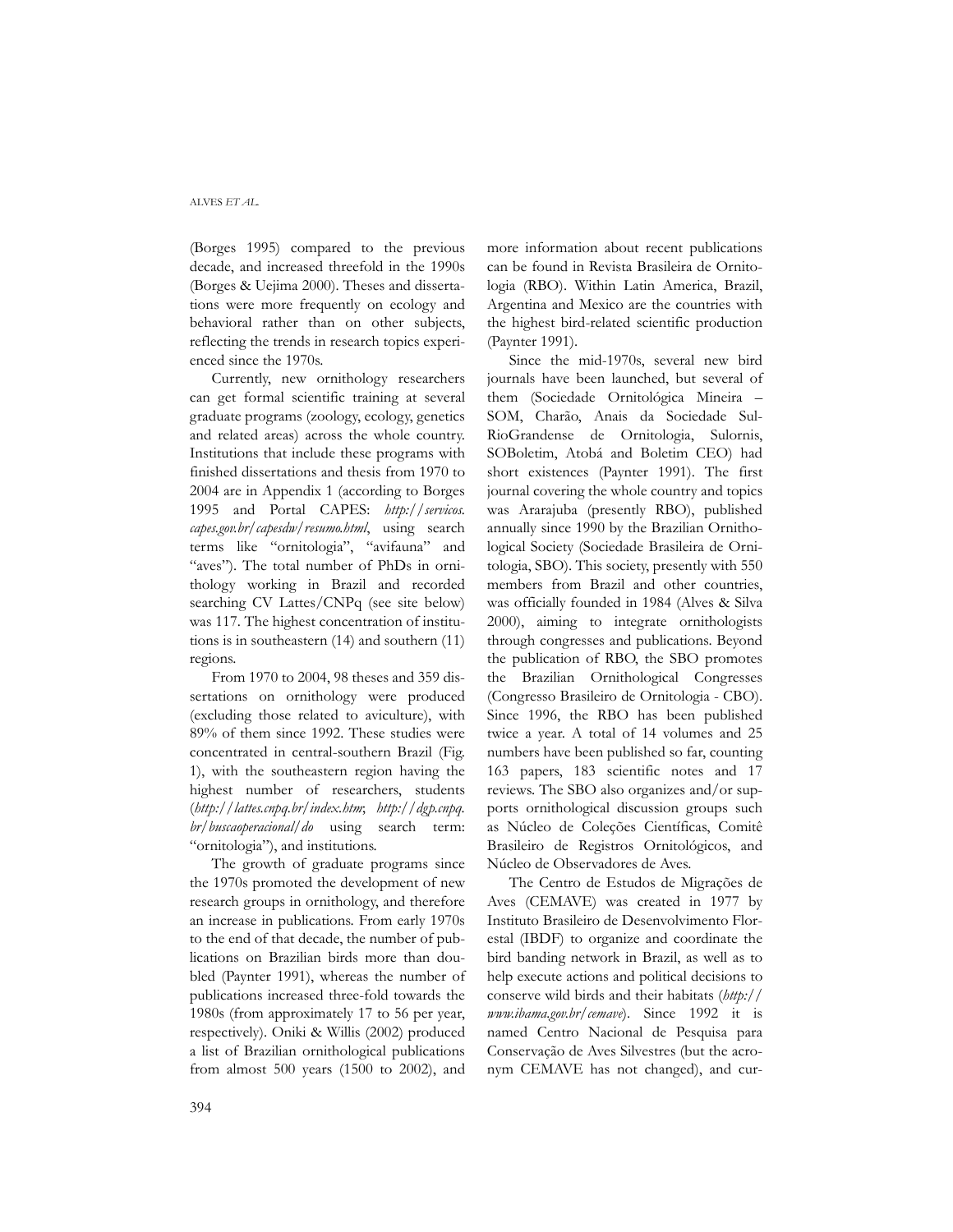

FIG. 2. Variation in the number of abstracts presented in Brazilian Ornithological Congresses (Congressos Brasileiros de Ornitologia - CBOs) from 1991 to 2006, according with research subjects (1: faunistic/ biogeography, 2: behavior/foraging, 3: systematic/evolution, 4: breeding, 5: conservation/management, 6: population/community ecology, and 7: others).

rently has 387 recorded bird banders, including 188 seniors (experienced bird banders). As expected, the southeastern and southern regions concentrate 68% of the bird banders, while the large Amazonia, in the northern region (which houses a high bird diversity), has only 4%. In 2005 CEMAVE launched a new bi-annual journal "Ornithologia" to publish bird banding activities in Brazil. Two volumes have been published so far, totaling 17 papers.

## TRENDS OF BRAZILIAN ORNI-THOLOGY

To assess current trends in Brazilian ornithological research, we analyzed the abstracts of the 14 CBOs carried out to date. Although congress abstracts are not as accurate as scientific papers to analyze the progress of ornithological studies, they can provide good indicators on what topics have been investigated by young ornithologists across the country, as a hint also of research trends.

Before the CBOs, ornithologists convened during the Brazilian Zoological Congress. Since 1991, the CBOs have occurred annually, except in 1995 and 1999. Between the  $1^{st}$  (1991) and the  $14^{th}$  (2006) CBO, the number of abstracts increased from 71 in 1991 to 319 (349.3%). There was also a marked increase in the number of authors in this period (79 to 543). The relation between the number of authors and that of abstracts (number of authors divided by abstracts) was 1.1 in 1991 and 1.7 in 2006, with the highest number of authors per abstract recorded in 2005 (2.0 authors/abstract).

The abstracts were classified in seven topics: faunistic/biogeography, behavior/foraging, systematic/evolution, breeding, conservation/management, population/community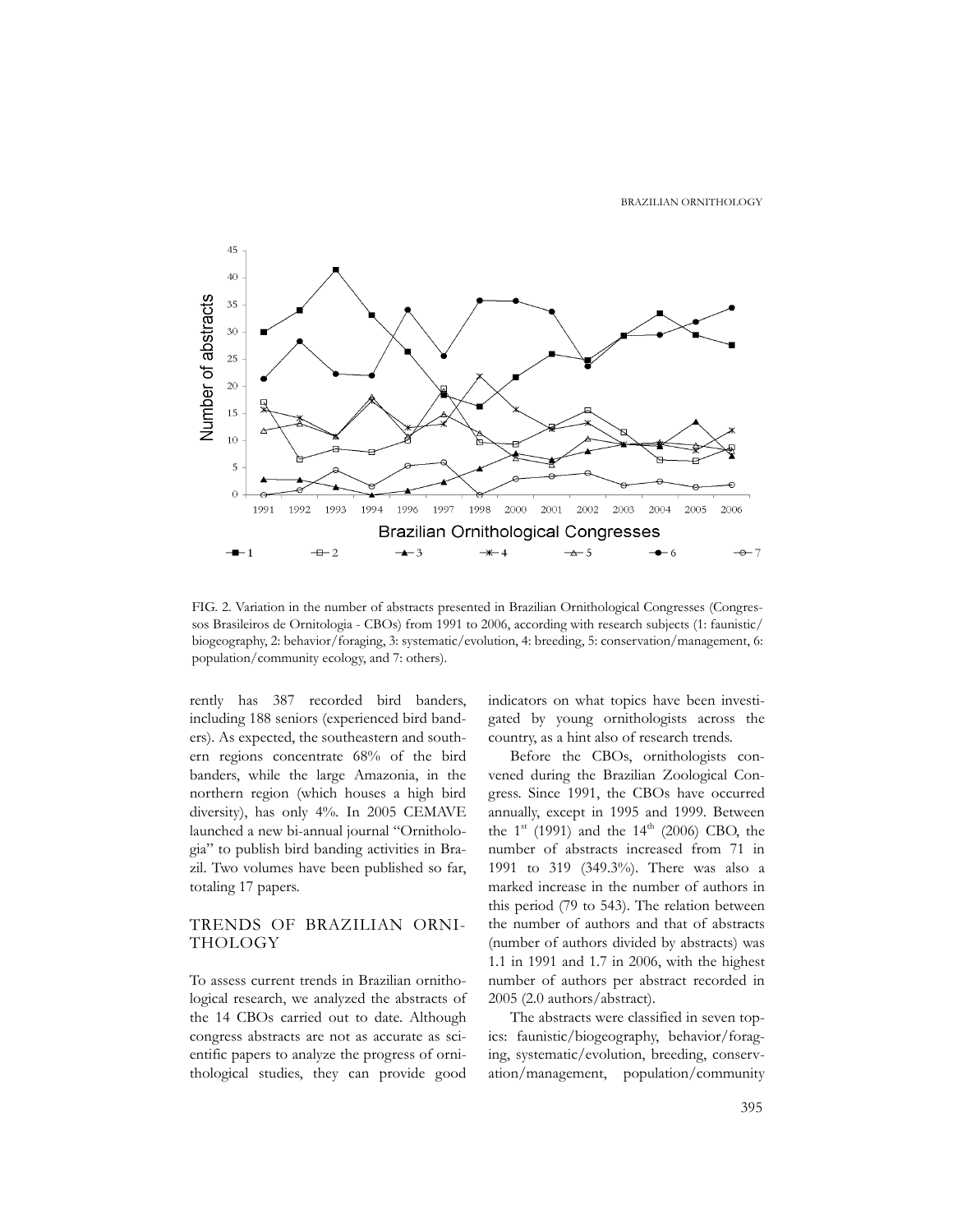ecology, and others (Fig. 2). The productivity related to these topics showed much variation. However, population/community ecology presented the largest increase in number of abstracts: approximately 60% from 1991 to 2006, confirming the prediction by Alves & Silva (2000) that this theme would continue its upward trend.

There was an ascendant trend for quantitative studies relative to descriptive ones (Alves & Silva 2000) from 1991 to 1998, and this trend continued towards 2005. The total increase in the relative frequency of quantitative abstracts during this period was 62.5% (ranging from 32.4% in 1991 to 52.7% in 2005), which seems to be a general tendency for the biological sciences (Zar 1984).

## PERSPECTIVES

In the last four decades, Brazilian ornithology has developed rapidly, mainly due to the expansion of research in universities in the 1970s, in addition to that of natural history museums. As a consequence, greater interest was generated in ecology and behavior, when compared to topics studied in natural history museums (inventories, systematics and biogeography). More recently, systematics/evolution areas have been expanding, perhaps because museums are incorporating new qualified researchers linked with graduate programs.

The discovery of new taxa (see Alves & Silva 2000, Marini & Garcia 2005) indicate that knowledge of bird biodiversity in Brazil is far from being complete. New techniques for morphological, behavioral and genetic analyses associated to a conceptual change in systematics (according to Alves & Silva 2000) are helping to answer new taxonomic questions. However, biogeography needs further investigation, despite Brazil's contribution toward changes in the dominant paradigms to explain the distribution and diversification of Neotropical birds (see Alves & Silva 2000). New ornithologists need to be trained in the use of geographic information systems (GIS) due to the demands of modern biogeography associated with conservation issues (Cavalcanti 2000, Oren 2000, Pimm 2000). One good example of an integrative study using biogeography, landscape ecology and conservation was developed by Borges (2004) in Amazônia (Parque Nacional do Jaú). Natural history museums' collections are very important in this process, providing organized data bases. In addition, these data are crucial for answering questions on ecology and evolution of Brazilian birds (e.g., ecomorphology, sexual dimorphism, migration patterns, and reproduction, among others).

The great majority of Neotropical birds still lack basic information concerning their biology, ecology and behavior. Such studies are especially necessary for endemic and/or threatened species. Endemic species are more prone to extinction due to habitat fragmentation and loss (Pimm *et al*. 1995, Marini 2000). Integrative studies using basic data on breeding, density, and demographic attributes are needed to plan and expand conservation strategies and actions. A recent and excellent example of this kind of research was developed by Soares (2007) with the White-banded Tanager (*Neothraupis fasciata*), a Cerrado endemic or almost endemic in Central Brazil.

The use of genetic techniques has intensified in several areas such as systematics, breeding, behavior and conservation. The continuity of these studies is important to provide subsidies for conservation actions (Miyaki & Alves 2006). There is a lack of studies in some areas of interest, such as energetics (physiology) (Bryant 2000), interactions between birds, other animal and plant species, including their implications in natural and sexual selection (Colwell 2000), and migration. Regarding migration, we have a fragmented and inconsistent database that needs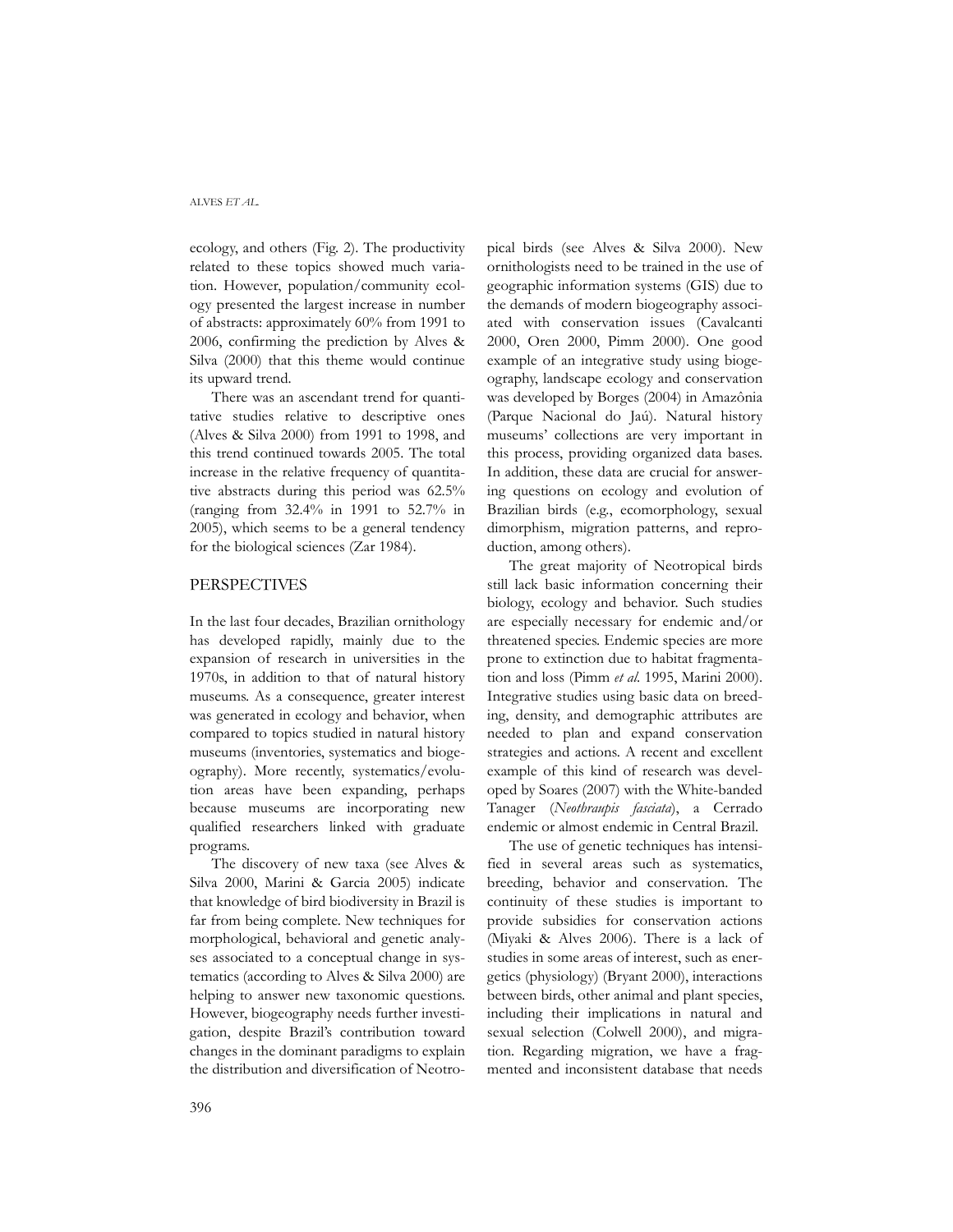to be integrated. Conservation issues such as species translocations are also interesting to approach (Marini & Marinho-Filho 2006).

 The main cause of bird extinctions in Brazil is habitat loss due to the expansion of the human activities throughout the country. Continuous and standardized field work is necessary, especially in remote and hardly accessed areas. These studies can generate useful information for conservation plans and to indicate priority areas for conservation. To accomplish this, more ornithologists need to be trained and stimulated to work far from the large urban centers. SBO, mostly through its annual meetings, has an important role in stimulating, updating and integrating individuals interested in scientific ornithological studies in different parts of the country. The Brazilian ornithological community is currently facing the challenges, not only of generating further knowledge, but also of integrating basic information from natural history museums, universities, and research organizations to formulate and test hypotheses, and to extend and diversify bird studies.

## ACKNOWLEGMENTS

We thank Juan F. Freile for inviting us to take part in the Symposium History of Neotropical Ornithology, held at the VIII Neotropical Ornithology Congress (VIII NOC), and also to Luis Gonzalo Morales for his help with the scientific program for the Congress. We thank Regina H. F. Macedo and Miguel Marini for their valuable review of the manuscript. Caio Graco (President of SBO) provided information about SBO and RBO. We also thank CEMAVE, for the information provided. MASA (307213/06-4) and JMCS (302464/88- 3) received a CNPq grant, and ESC (E-26/ 100.075/07) received a scholarship from Fundação Carlos Chagas Filho de Amparo à Pesquisa no Estado do Rio de Janeiro (FAPERJ) while writing this paper. Thanks are also due to the Association of Field Ornithologists for funding the symposium.

### REFERENCES

- Alves, M. A. S., & J. M. C. Silva. 2000. A ornitologia no Brasil: desenvolvimento, tendências atuais e perspectivas. Pp. 327–344 *in* Alves, M. A. S., J. M. C. Silva, M. Van Sluys, H. G. Bergallo, & C. F. D. Rocha. (eds.). A ornitologia no Brasil: pesquisa atual e perspectivas. Ed. Uerj (Editora da Universidade do Rio de Janeiro), Rio de Janeiro, Brazil.
- Borges, S. H. 1995. As teses de pós-graduação produzidas no Brasil entre 1970 e 1991. Ararajuba 3: 33–36.
- Borges, S. H. 2004. Avifauna do Parque Nacional do Jaú: um estudo integrado em biogeografia, ecologia de paisagens e conservação. Tese de doutorado, Univ. Federal do Pará, Belém, Brazil.
- Borges, S. H., & A. M. K. Uejima. 2000. A importância dos cursos de pós-graduação na formação de ornitólogos no Brasil. Pp. 71–75 *in* Straube, C. F., M. M. Argel-de-Oliveira, & J. F., Cândido-Jr. (eds.). Ornitologia brasileira no século XX. UNISUL & SOB, Florianópolis, Brazil.
- Bryant, M. D. 2000. Energy expenditure by birds: individual, population and community consequences. Pp. 93–104 *in* Alves, M. A. S., J. M. C. Silva, M. Van Sluys, H. G. Bergallo, & C. F. D. Rocha. (eds.). A ornitologia no Brasil: pesquisa atual e perspectivas. Ed. Uerj (Editora da Universidade do Rio de Janeiro), Rio de Janeiro, Brazil.
- Cavalcanti, R. B. 2000. Modelagem e monitoramento de estrutura da avifauna em ambientes fragmentados: exemplos do Cerrado. Pp. 17–24 *in* Alves, M. A. S., J. M. C. Silva, M. Van Sluys, H. G. Bergallo, & C. F. D. Rocha. (eds.). A Ornitologia no Brasil: pesquisa atual e perspectivas. Ed. Uerj (Editora da Universidade do Rio de Janeiro), Rio de Janeiro, Brazil.
- Colwell, R. 2000. Hummingbirds and flower mites: contrasts and conflicts between two nectarivores. Pp. 65–91 *in* Alves, M. A. S., J. M. C. Silva, M. Van Sluys, H. G. Bergallo, & C. F. D. Rocha. (eds.). A Ornitologia no Brasil: pesquisa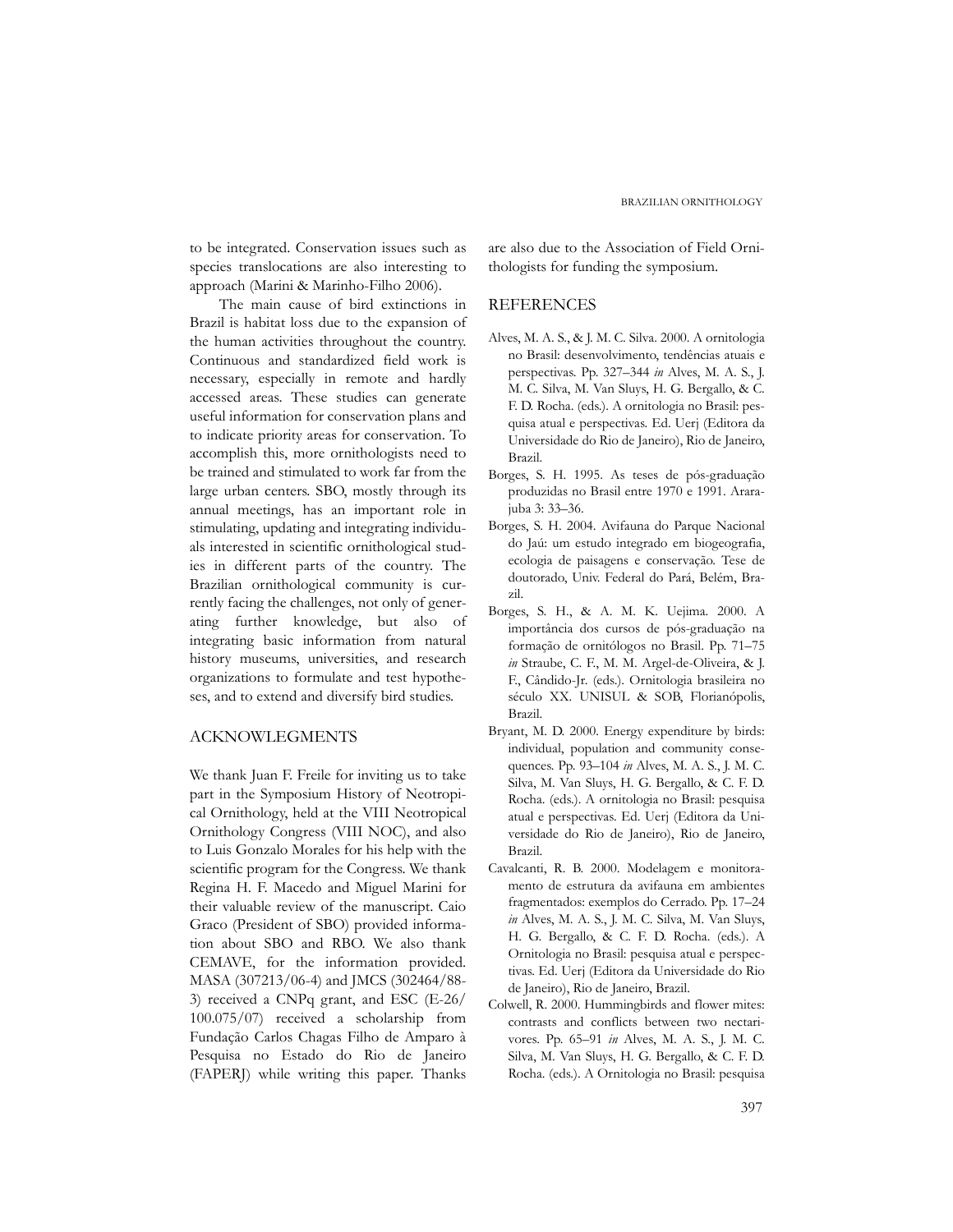atual e perspectivas. Ed. Uerj (Editora da Universidade do Rio de Janeiro), Rio de Janeiro, Brazil.

- Goeldi, E. 1982. Alexandre Rodrigues Ferreira. Editora Universidade de Brasília, Brasília, Brazil.
- Gonzaga, L. A. P. 1991. *In memoriam:* Helmut Sick. Ararajuba 2: 107–115.
- Marini, M. Â. 2000. Efeitos da fragmentação florestal sobre as aves de Minas Gerais. Pp. 41–54 *in* Alves, M. A. S., J. M. C. Silva, M. Van Sluys, H. G. Bergallo, & C. F. D. Rocha. (eds.). A Ornitologia no Brasil: pesquisa atual e perspectivas. Ed. Uerj (Editora da Universidade do Rio de Janeiro), Rio de Janeiro, Brazil.
- Marini, M. Â., & F. I. Garcia. 2005. Bird conservation in Brazil. Conserv. Biol*.* 19: 665–671.
- Marini, M. Â., & J. S. Marinho-Filho. 2006. Translocação de aves e mamíferos: teoria e prática no Brasil. Pp. 505–536 *in* Rocha, C. F. D., H. G. Bergallo, M. Van Sluys, & M. A. S. Alves (eds.). Biologia da conservação: essências. RiMa, São Carlos, Brazil.
- Miyaki, C. Y., & M. A. S. Alves. 2006. Técnicas genéticas aplicadas à conservação. Pp. 413–434 *in* Rocha, C. F. D., H. G. Bergallo, M. Van Sluys, & M. A. S. Alves (eds.). Biologia da conservação: essências. RiMa, São Carlos, Brazil.
- Novaes, F. C. 1950. Sobre as aves de Sernambetiba, Distrito Federal, Brasil. Rev. Bras. Biol. 10: 199–208.
- Novaes, F. C. 1958. As aves e as comunidades bióticas no alto rio Juruá, Território do Acre. Bol. Mus. Para. Emílio Goeldi Nova Ser. Zool. 14: 1–13.
- Novaes, F. C. 1969. Análise ecológica de uma avifauna da região do rio Acará, Estado do Pará. Bol. Mus. Para. Emílio Goeldi Nova Ser. Zool. 69: 1–52.
- Novaes, F. C. 1970. Distribuição ecológica e abundância das aves em um trecho da mata do baixo rio Guamá. Estado do Pará. Bol. Mus. Para. Emílio Goeldi Nova Ser. Zool. 71:1–54.
- Novaes, F. C. 1973. Aves de uma vegetação secundária na foz do Amazonas. Publ. Avuls.

Mus. Para. Emílio Goeldi 21: 1–88.

- Oniki, Y., & E. O. Willis. 2002. Bibliography of brazilian birds: 1500–2002. Divisa Editora, Rio Claro, Brazil.
- Oren, D. C. 2000. Avaliação ecológica rápida: um exemplo com a savanna de terra firme do estado do Amapá, Brasil. Pp. 55–64 *in* Alves, M. A. S., J. M. C. Silva, M. Van Sluys, H. G. Bergallo, & C. F. D. Rocha. (eds.). A Ornitologia no Brasil: pesquisa atual e perspectivas. Ed. Uerj (Editora da Universidade do Rio de Janeiro), Rio de Janeiro, Brazil.
- Paynter, Jr., R. A. 1991. The maturation of brazilian ornithology. Ararajuba 2: 105–106.
- Pimm, S. 2000. Will the Americas lose birds species? If so, where and when? Pp. 25–39 *in* Alves, M. A. S., J. M. C. Silva, M. Van Sluys, H. G. Bergallo, & C. F. D. Rocha. (eds.). A Ornitologia no Brasil: pesquisa atual e perspectivas. Ed. Uerj (Editora da Universidade do Rio de Janeiro), Rio de Janeiro, Brazil.
- Pimm, S., G. J. Russelll, J. L. Gittleman, & T. M. Brooks. 1995. The future of biodiversity. Science 269: 347–350.
- Pinto, O. M. O. 1953. Sobre a coleção Carlos Estevão de peles, ninhos e ovos de aves de Belém, Pará. Pap. Avuls. Zool. São Paulo 11: 111–224.
- Pinto, O. M. O. 1979. A ornitologia brasileira através das idades. Século XVI a século XIX. Editora Gráfica da Revista dos Tribunais, São Paulo, Brazil.
- Sick, H. 1997. Ornitologia brasileira: uma introdução. Editora Nova Fronteira, Rio de Janeiro, Brazil.
- Soares, C. G. D. 2007. Biologia e conservação de *Neothraupis fasciata*, Aves: Emberizidae, no Cerrado do Brasil Central. Tese de Doutorado, Universidade de Brasília, Brasília, Brazil.
- Snethlage, E., & K. Schreiner. 1929. Beiträge zur Brasilianischen Öologie. Int. Ornithol. Congr. 6: 576–640.
- Zar, J. H .1984. Biostatistical analysis. 2<sup>nd.</sup> ed. Prentice Hall, Englewood Cliffs, New Jersey.